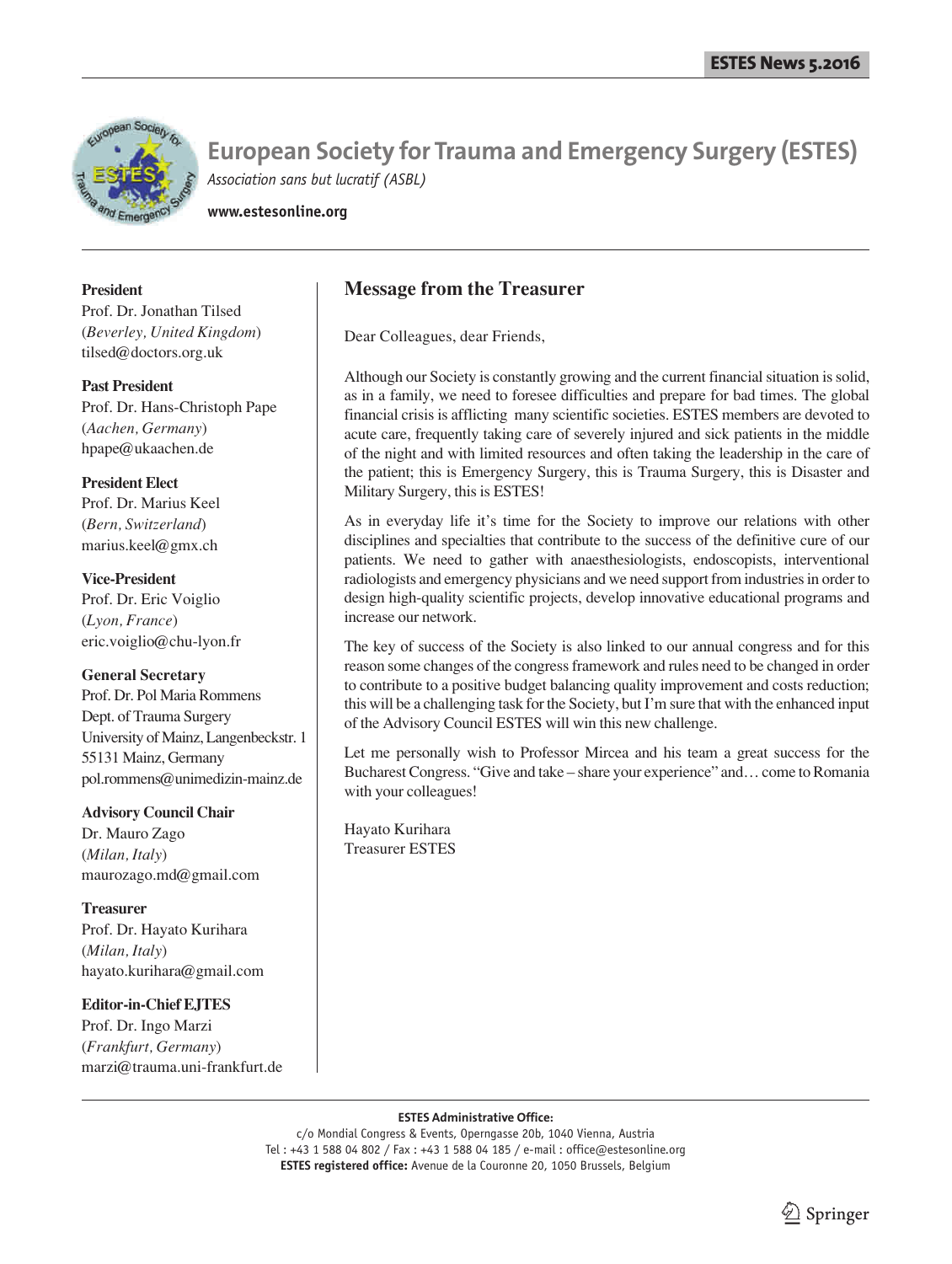

**www.estesonline.org**

# **Report of ESTES Congress Grant Winner Heura Llaquet Bayo**



I was honoured to receive a Congress Grant to attend the 17th European Congress of Trauma & Emergency Surgery held in Vienna, Austria, from April 24–26, 2016. These Congress Grants are designed to assist young doctors (<35 years old) attending and participating at the congress.

My name is Heura Llaquet Bayo and I finished my General Surgery residency program eight months ago at Hospital Parc Taulí, Sabadell, Barcelona (Spain). At present, I am working as an emergency surgeon in two hospitals in Barcelona, Hospital del Mar and Hospital Vall Hebron. I am also employed as a general surgeon in a rural hospital in the Pyrenees.

Since my fourth year of medical school, I have had a growing interest in Trauma Surgery. Two years ago, I completed two months of observation in the Trauma Surgery and Surgical Critical Care Fellowship Program at the Los Angeles County + University of Southern California Medical Center. This was with Dr. Demetriades, and I also participated as a research fellow. Currently, to improve my trauma knowledge I am doing the Trauma Sciences Masters at Queen Mary University of London and shortly I will be doing a clinical fellowship at Chris Hani Baragwanath Academic Hospital in Johannesburg (South Africa). Until now, my scientific work has focused on outcomes indicators and quality of life after major trauma.

This was the first time I attended the European Congress of Trauma & Emergency Surgery, and it provided me with valuable experience. On the day before the congress, I attended the precongress Ultrasound Course. Two years ago, I attended the first two modules in Madrid, and this congress allowed me to complete the two advanced modules (Advanced Visceral Ultrasound in Emergency and Interventional Ultrasound). These courses, offered by MUSEC, are a great opportunity for emergency and trauma surgeons to improve our ultrasound skills.

On the first day of the congress, I attended the Instructional Lecture Course (ICL) about Bleeding, held by Dr. Tina Gaarder and Dr. Andreas Shamiyeh, which was a very good update about massive transfusion, rates in blood components transfusion and new clotting agents.

> **ESTES Administrative Office:** c/o Mondial Congress & Events, Operngasse 20b, 1040 Vienna, Austria Tel : +43 1 588 04 802 / Fax : +43 1 588 04 185 / e-mail : office@estesonline.org **ESTES registered office:** Avenue de la Couronne 20, 1050 Brussels, Belgium

 $\Im$  Springer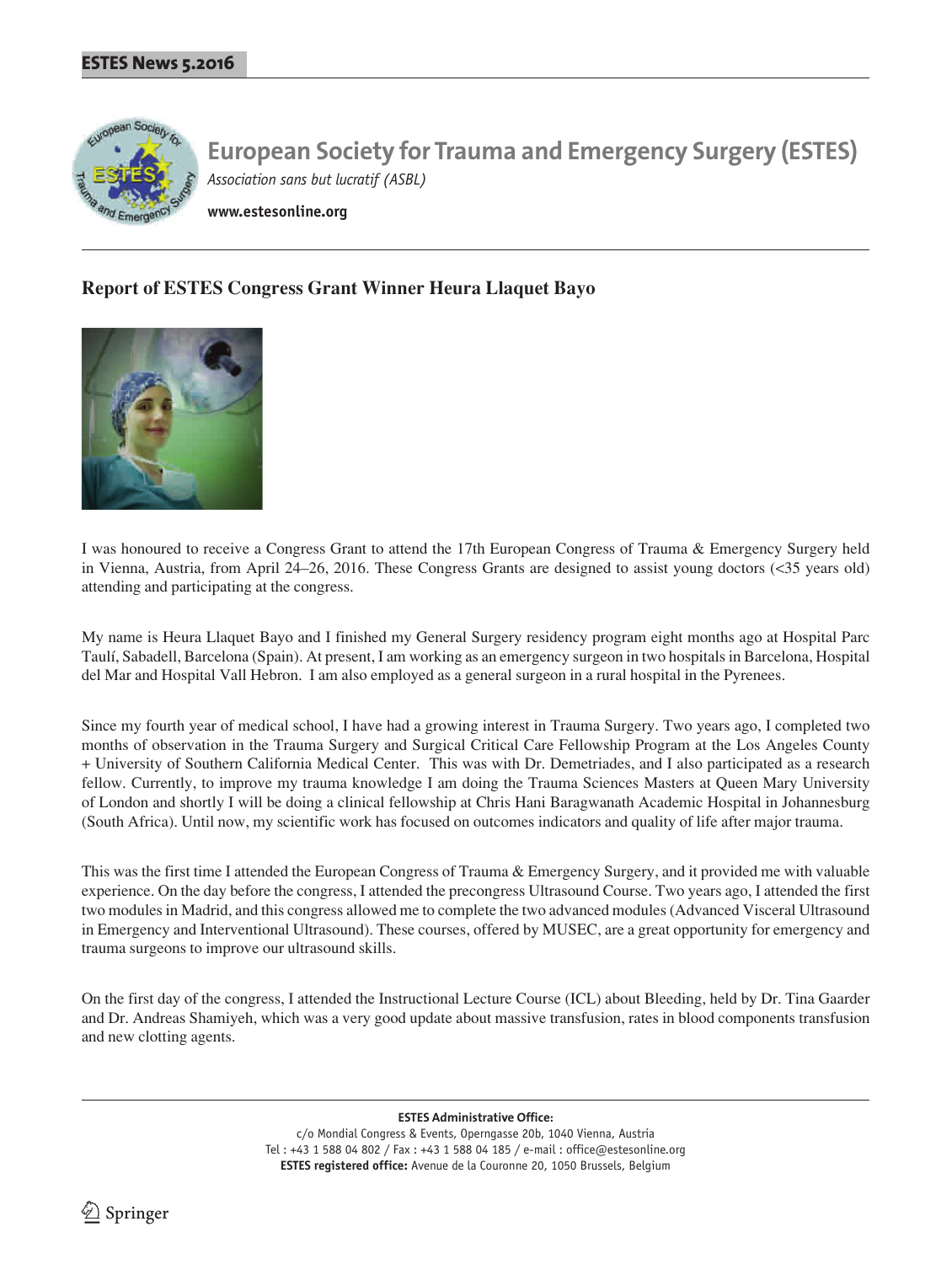

**www.estesonline.org**

Thereafter, I went to the Resident Session about Fellowships where experiences were shared. In addition, Dr. Pol M. Rommens announced the creation of European Society of Trauma and Emergency Surgery (ESTES) grants for supporting fellowships abroad for emergency surgery and visceral trauma surgery. Although this is a good start, it is insufficient. I would encourage Trauma Centres and Emergency Surgery Services around Europe to offer clinical fellowships for young surgeons. At present, and contrary to Canada or United States, very few are offered. However, formal training opportunities would be one of the best and most effective ways to improve and enhance these specialties in Europe.

In the afternoon, I attended another ICL: Surgery techniques in austere environments. The speakers were brilliant and their experiences astonished the whole audience.

On the second day, I watched lectures regarding abdominal emergencies and the septic abdomen. During lunch I had the opportunity to familiarize myself with the REBOA technique. In the afternoon I presented a poster which was a brief summary of my Doctoral Dissertation, entitled "Quality of life analysis after major trauma". I was pleased to be awarded the prize of the 3rd best poster of the congress. To finish the day, the official congress evening was a cheerful event in the unforgettable and beautiful Rathaus.

From the third and last day of the congress, I would highlight the nightmare session held by Dr. Leppäniemi and Dr. Trentz: When bad things happen to good surgeons, which was very interactive, pleasant and useful; and probably the session that I liked most of all the congress.

In summary, the 17th European Congress of Trauma & Emergency Surgery was a valuable and profitable experience. I would like to thank once again for the opportunity and support received from the sponsors' grant.

#### **ESTES Administrative Office:**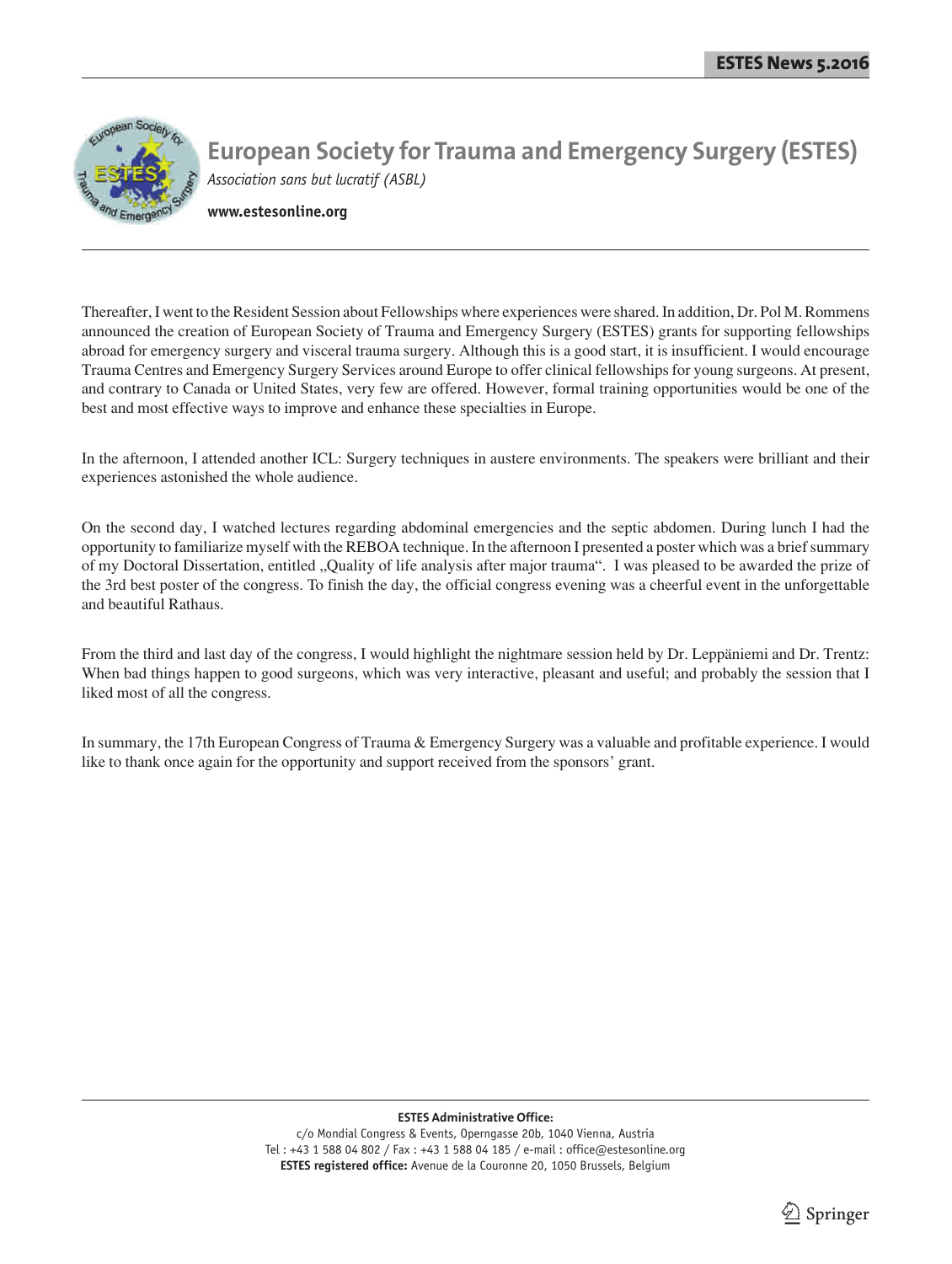

**www.estesonline.org**

# **ESTES Fellowship Report by Sara Aytac**



ESTES Fellowship from February 15 to May 23, 2016, Cape Town Groote Schuur Hospital, Department of Trauma Surgery Head of Department: Professor Andrew J Nicol

After the application procedure for the fellowship I received the letter of acceptance in August 2014. I had to cancel my plan to start my training in autumn 2015 due to a very complicated, time and money consuming, very annoying procedure of registration at the Health Profession Council of South Africa, which unfortunately cannot be avoided. Many times I was at the point of just giving up this project. Luckily, I did not.

I was rewarded with an immense exposure to penetrating trauma, mainly resulting from knife attack and gun shot, or alternatively screw driver and panga (local type of machete). Blunt trauma results from motor vehicle accidents (MVA) as well as from community assaults, introducing an aspect of brutality that was new to me. One can not understand the emergence of patients with certain injuries without looking at the structure of the society. Poverty, corruption and gang-related crime are tragically a solid provider of a huge number of patients suffering from these types of injuries. Rape, drug and alcohol abuse join this cocktail of crime, where above all Tik has to be mentioned. Worldwide known as crystal meth, it is unbelievably cheap, one trip is available for about 2.50 ZAR, the ridiculous amount of less than 15 cents. In comparison, a can of Coke costs 5 ZAR. In the present day it is the most popular drug in Cape Town, 20% of school-going youth are actively using crystal meth.

Every day's and especially every night's work introduced a lot of very practically relevant algorithms to me, for example bleeding control with Foley catheter insertion in penetrating neck and chest wounds in stable patients; conservative treatments

> **ESTES Administrative Office:** c/o Mondial Congress & Events, Operngasse 20b, 1040 Vienna, Austria Tel : +43 1 588 04 802 / Fax : +43 1 588 04 185 / e-mail : office@estesonline.org **ESTES registered office:** Avenue de la Couronne 20, 1050 Brussels, Belgium

 $\textcircled{2}$  Springer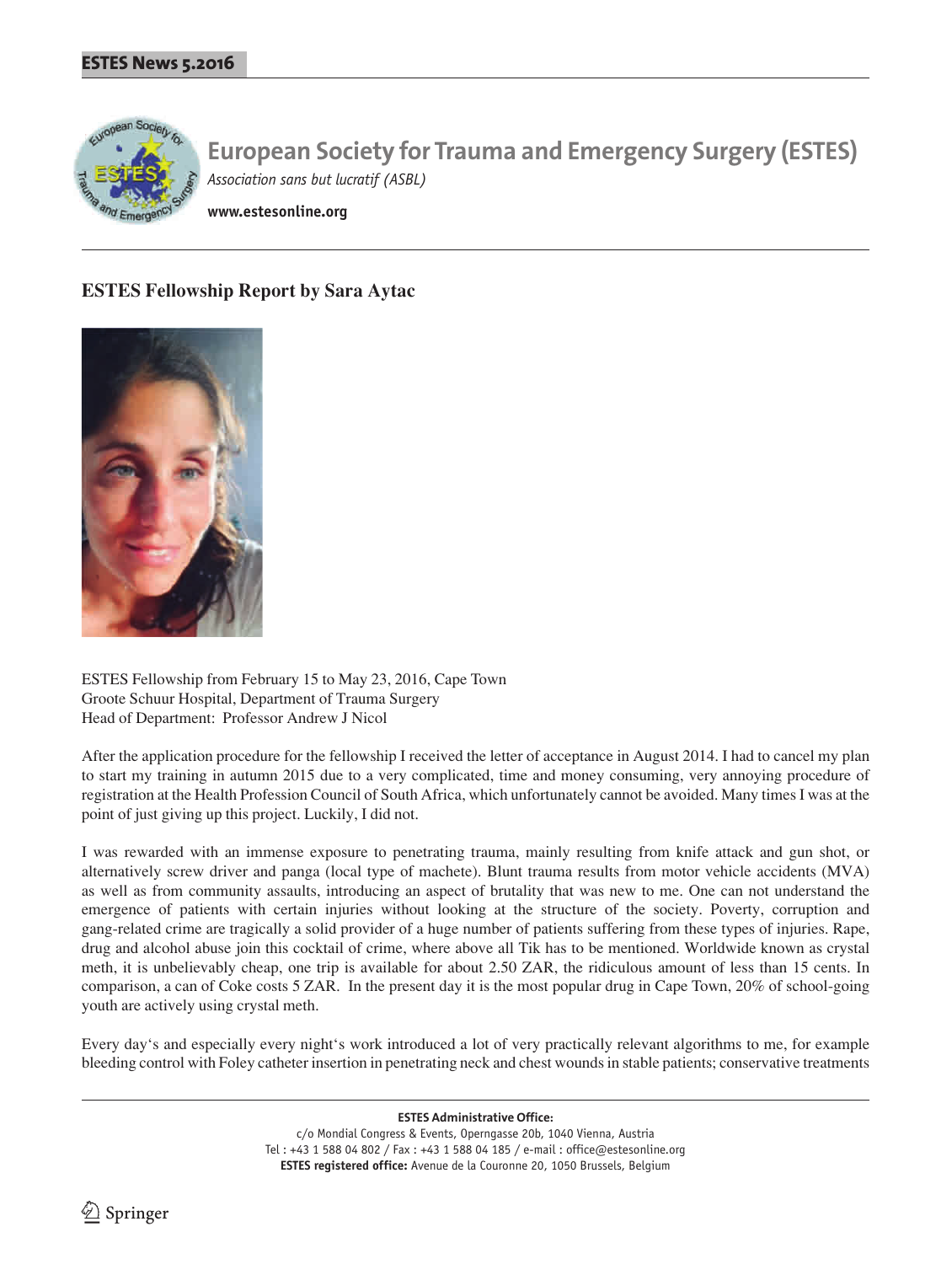

**www.estesonline.org**

of gun shot wounds to kidney and liver; conservative and surgical management of duodenal and pancreatic injuries as well as the role of semi-elective (48–72 h after trauma) subxyphoidal approach to the pericardium in stable patients with penetrating injuries to the region of the heart.

In summary, if you expect a nice looking line in your CV and a well organized and effective process of registration and organization (HPSCA, accommodation) and European hospital structures, this is not the place and fellowship for you. But if you are ready to do a lot of calls at night and weekends, spend your nights for a couple of months on a crinkly plastic mattress and get used to flee bites or the smell of repellent, you will be rewarded by a once-in-a-lifetime experience that will make you take a critical look at your work and your luxury problems back home.

Special thanks to Prof Nicol, Prof Navsaria, Dr Edu, Dr Coccia, Dr Kruger, Dr Al Sayari, Dr Dhar and Dr Ghandi.

Dr. med. Sara Aytac Contact address: saytac@bgu-ludwigshafen.de



*Picture 1: Broken blade in close proximity to the hip joint of this 23-year-old patient. Nine months ago he sustained multiple stabs, initially no x ray of his hip was performed, the leading and life-threatening injury was a thoracic stab. Surviving that, he represented 9 months later with painful flexion limit in the hip joint. Preoperative CT scan showed A. and V. femoralis only couple of millimeters away. Removal was performed via ventral approach, no complications occurred.*

**ESTES Administrative Office:**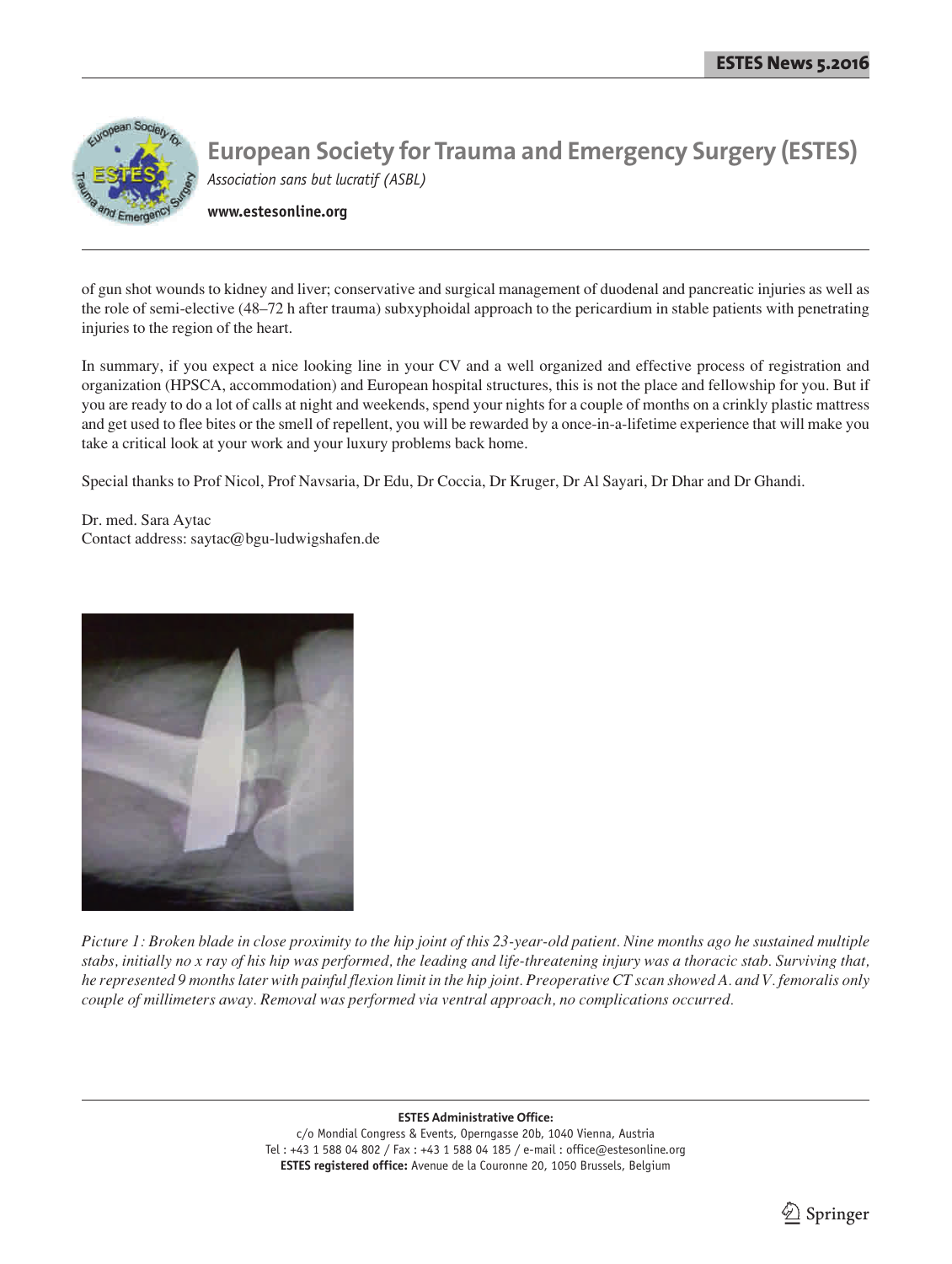

**www.estesonline.org**



*Picture 2: Handmade embroidery on hospital`s sheet: Most of the equipment is old, but still reliable in daily work.*



*Picture 3: Old Main Building (mainly administration) at sunrise. The sight embellishes reality. The patients' ward is located in the modern building next to it.*

> **ESTES Administrative Office:** c/o Mondial Congress & Events, Operngasse 20b, 1040 Vienna, Austria Tel : +43 1 588 04 802 / Fax : +43 1 588 04 185 / e-mail : office@estesonline.org **ESTES registered office:** Avenue de la Couronne 20, 1050 Brussels, Belgium

<sup>2</sup> Springer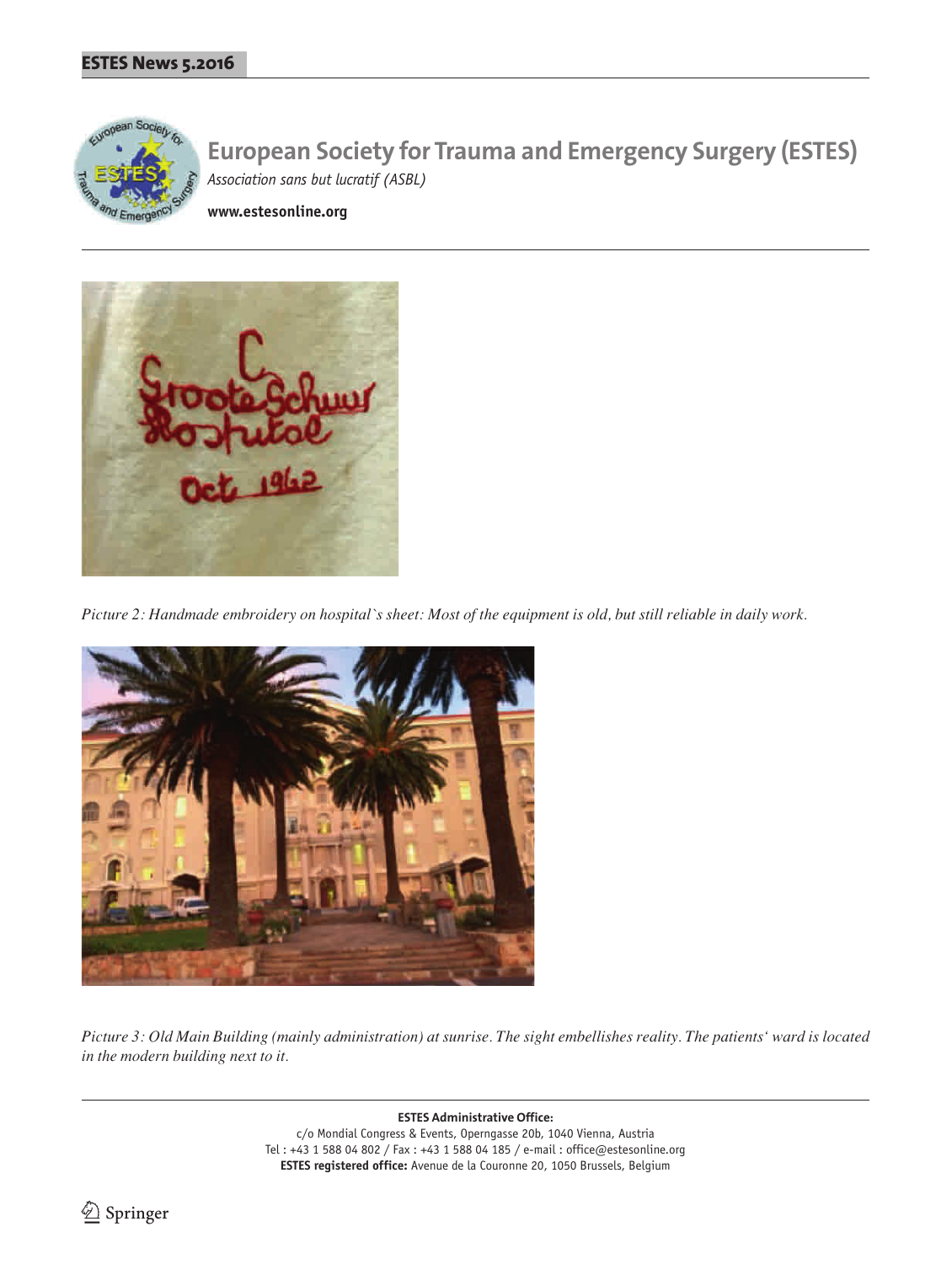

**www.estesonline.org**



*Picture 4: Knife attack resulting in blade deeply penetrating the lung, stopping right before the pericardium. Luckily in this case only the insertion of a chest drain was needed.*



*Picture 5: Blood transport at the Groote Schuur: Blood is precious: in a country with a very high percentage of HIV-infected people, it becomes almost invaluable.*

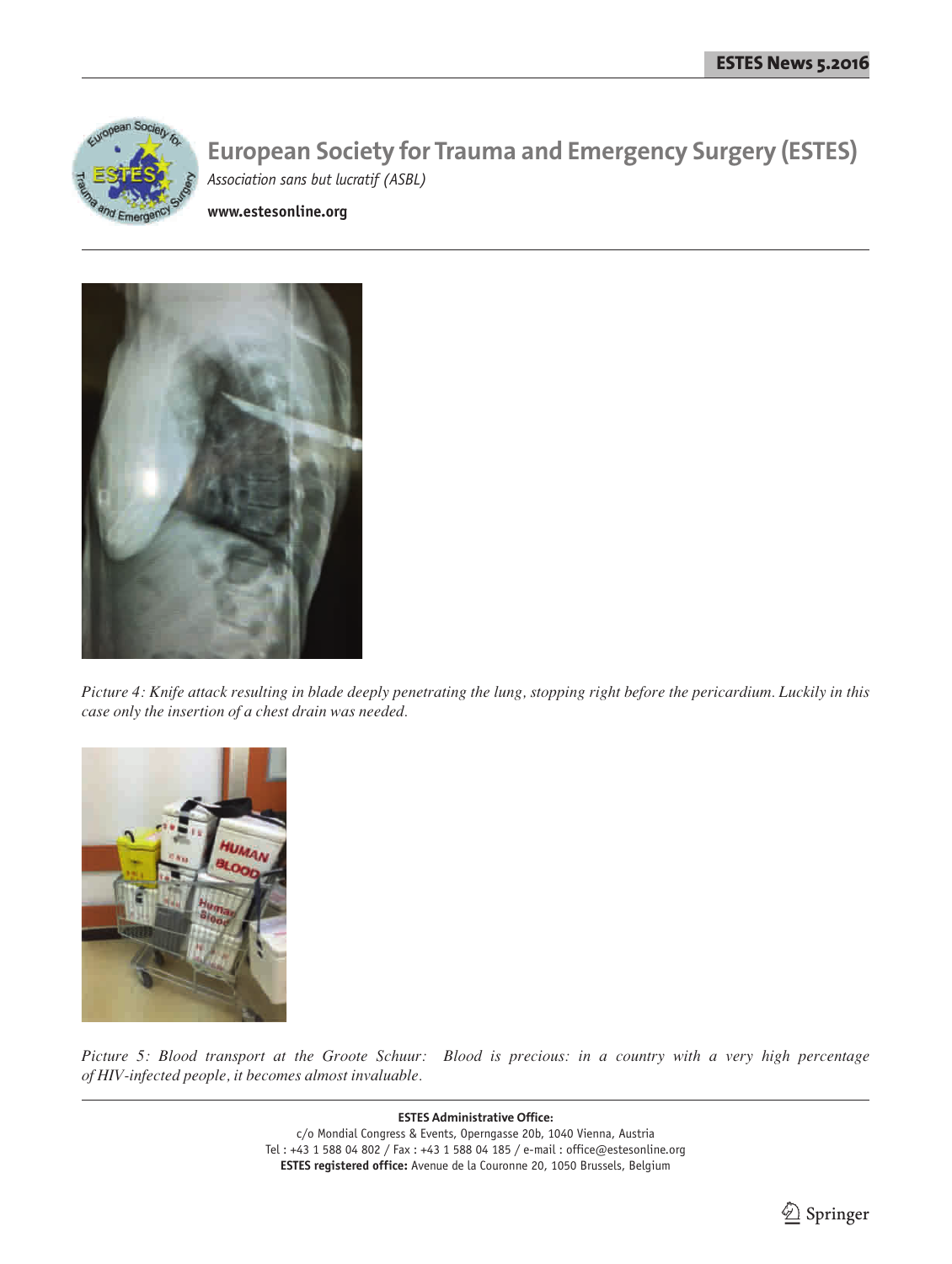

**www.estesonline.org**



*Picture 6: Bullet sitting paravertebrally in the cervical spine of a young patient. Wondrously the patient had no neurological deficit and no major vessel was injured.*



*Picture 7: Attack by huge kitchen knife resulted in a perforated eyeball and loss of sight in that eye; however the patient did not suffer any intracranial brain injury.*

> **ESTES Administrative Office:** c/o Mondial Congress & Events, Operngasse 20b, 1040 Vienna, Austria Tel : +43 1 588 04 802 / Fax : +43 1 588 04 185 / e-mail : office@estesonline.org **ESTES registered office:** Avenue de la Couronne 20, 1050 Brussels, Belgium

<sup>2</sup> Springer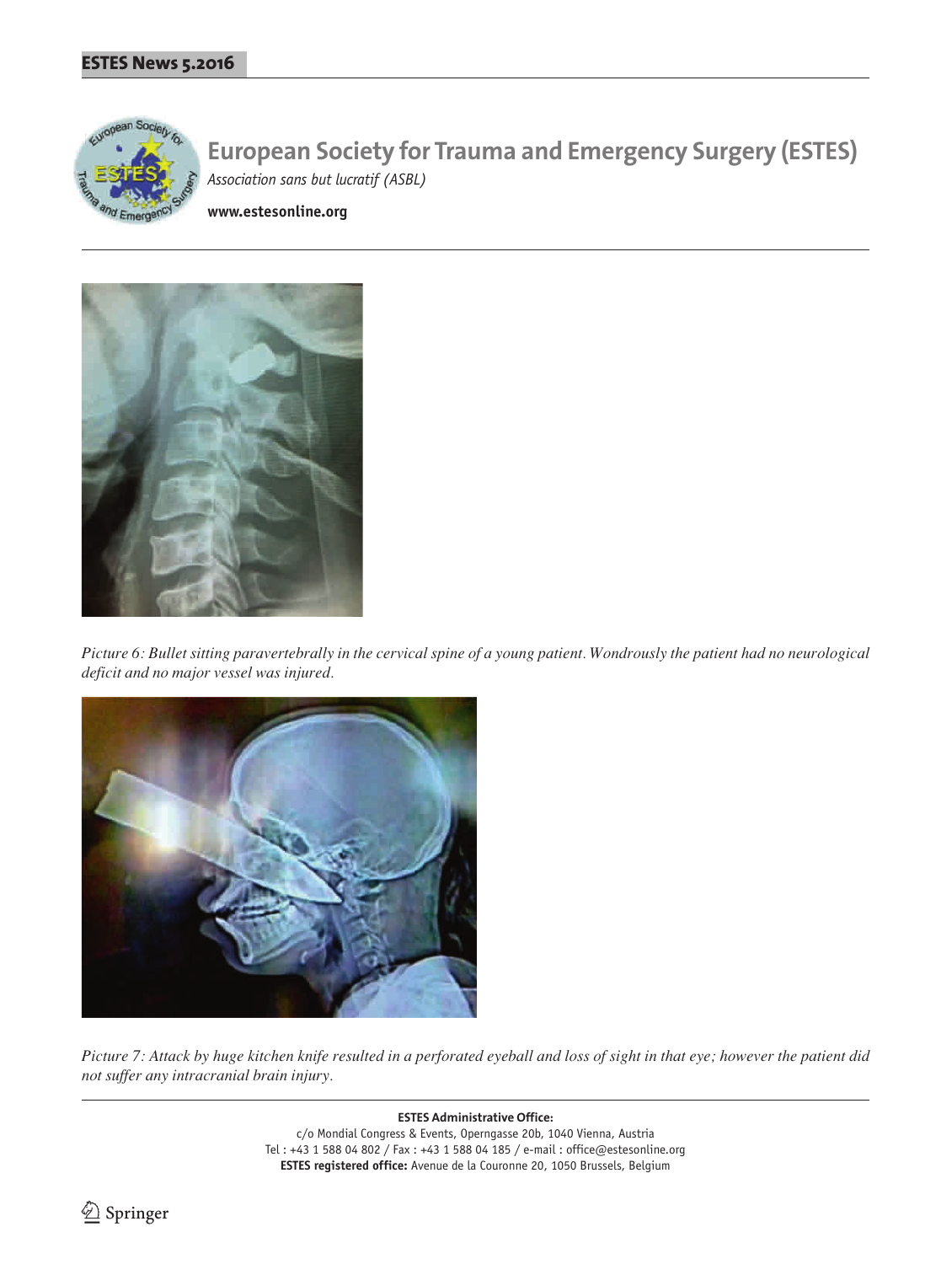

**www.estesonline.org**

# **Announcements**

# **Upcoming related congresses & courses**

**DKOU 2016** Berlin, Germany October 25–28, 2016 http://dkou.org/2016

**EBSQ Examination in Trauma Surgery** Berlin, Germany October 28, 2016 http://uemssurg.org/divisions/trauma-surgery/ebsq-examination

**Trauma Days** Moscow, Russia November 3–4, 2016

**MUSEC – Modular UltraSound ESTES Course** Madrid, Spain November 7, 2016 http://www.thesoundofthebody.eu/

**MUSEC – Modular UltraSound ESTES Course** Geneva, Switzerland December 3, 2016 http://www.thesoundofthebody.eu/

**5th Croatian Trauma Congress 2017** Zagreb, Croatia March 23–25, 2017 http://trauma2017.com/en/homepage/

> More congresses and courses to be found in the **ESTES events calendar** at **www.estesonline.org**

#### **ESTES Administrative Office:**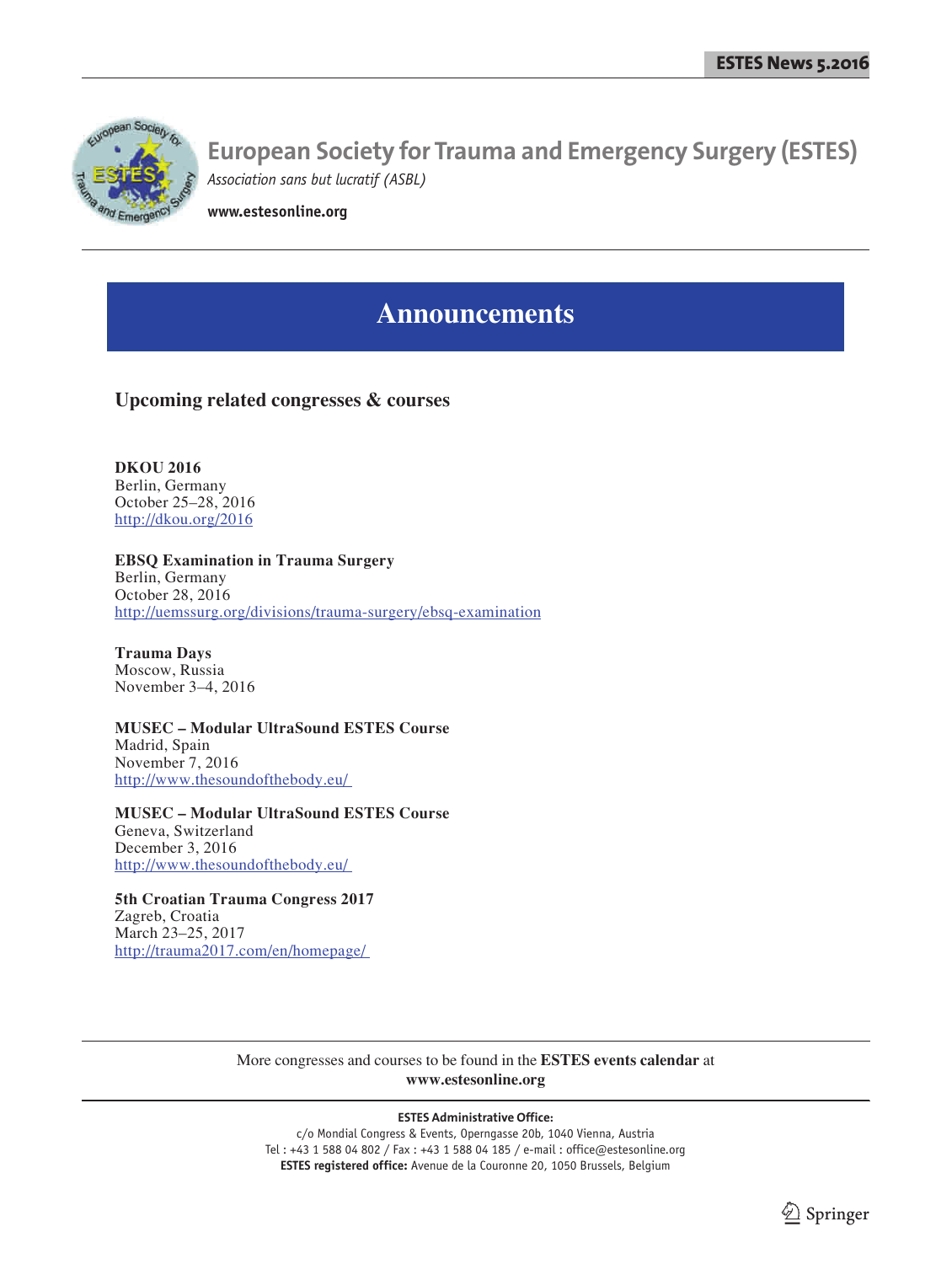

**www.estesonline.org**

### **9th INTERNATIONAL MEETING OF TRAUMA AND EMERGENCY SURGERY – ALTEC-LATES 7th IBERIAN WEEK OF EMERGENCY – SESARAM Madeira, from 18th November to 3rd December, 2016**

#### Dear Colleagues,

ALTEC-LATES (Associação Lusitana de Trauma e Emergência Cirúrgica or Lusitanian Association for Trauma and Emergency Surgery), with its headquarters in Coimbra, in the center region of Portugal – the heart of the ancient Lusitania –, from which it is the capital, is one of the independent groups in the field of trauma surgery education in Portugal, all represented in the Committee for Emergency Surgery Education of Ordem dos Médicos (CESE-OM), and an institucional member of the European Society for Trauma And Emergency Surgery (ESTES). Although still young, founded in 2005, and small in terms of members – 20 full members from different hospitals in the cities of Coimbra, Viseu, Aveiro, Faro, Funchal and Braga, 15 general and emergency surgeons, one emergency physician and four anesthesiologists, by rule ATLS instructors –, ALTEC has come to play an important role in the field of education in trauma and emergency surgery, not only in Portugal but also in other countries, particularly Brazil.



Since 1999, ALTEC-LATES members where responsible for TEAM courses for students, ATLS courses for doctors, MRMI courses for doctors and other stakeholders in disaster response, ETC for hospital trauma team members, DSTC, MUSEC and EASC courses for surgeons, DATC for anesthesiologists and DPNTC courses for operating room nurses, always with a strong international faculty.

Issues which relate to the lack of assurance of continuity of the surgical simulation laboratory of the Coimbra University Hospital, put at risk this year's International Meeting, in its usual format. We have therefore to express our deep gratitude to our colleagues from Funchal, which, through the Health Service of the Autonomous Region of Madeira (SESARAM), volunteered to join it to its Iberian Week of Emergency. So the 9th International Meeting of Trauma and Emergency Surgery (EITCE) will take place this year in Funchal, along with the 7th Iberian Week of Emergency, 18 November to 3 December and, as usual, in close collaboration with the Portuguese Society of Surgery and the CESE-OM. The program, as in previous editions, will include most of the above courses and workshops.